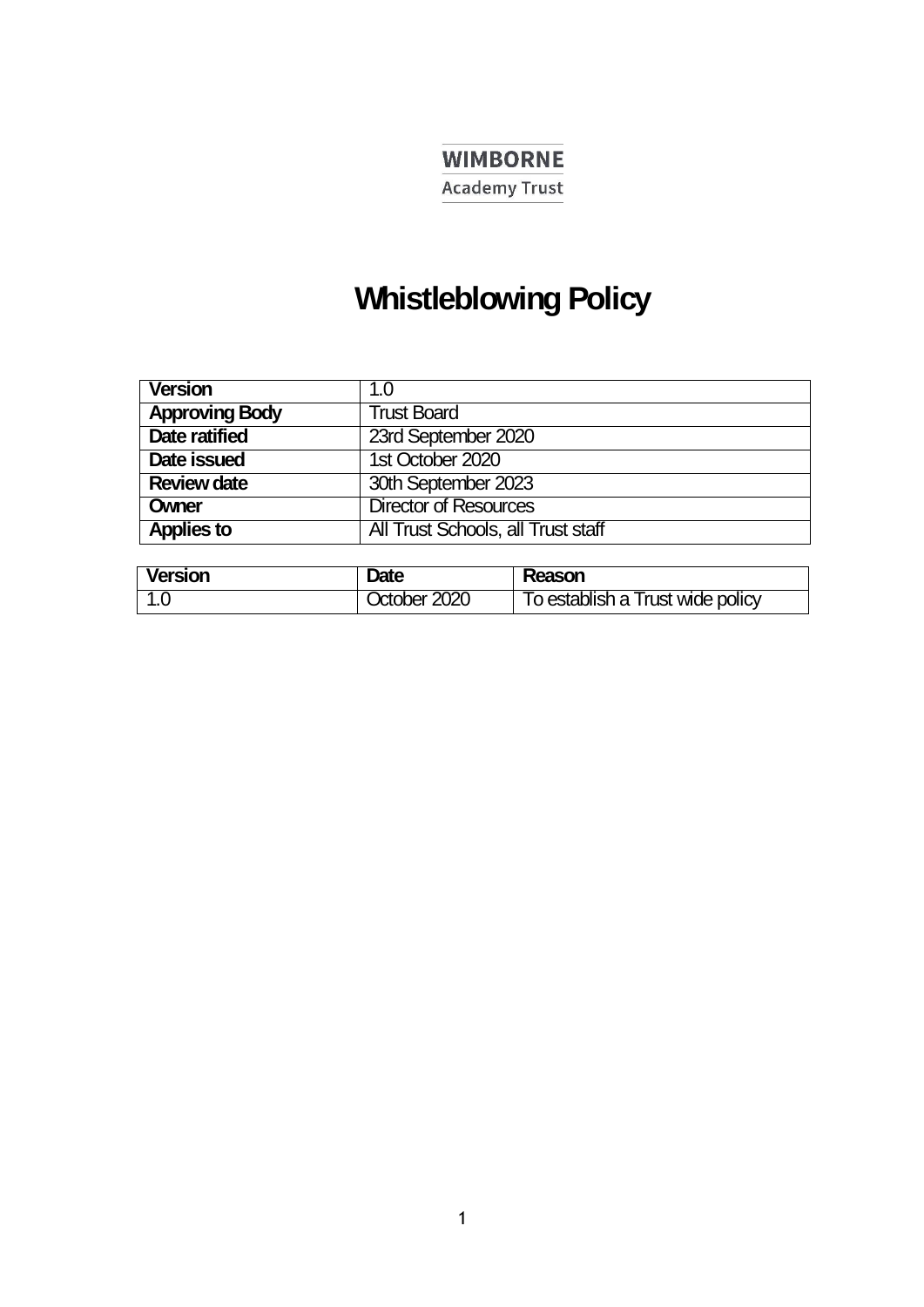**WIMBORNE Academy Trust** 

## **Contents**

| 1.       | Introduction                              |   |
|----------|-------------------------------------------|---|
| 2.       | Scope and purpose                         |   |
| 3.       | What is whistleblowing?                   |   |
|          | Raising a whistleblowing concern          | 4 |
| 4.<br>5. | Confidentiality                           | 4 |
| 6.       | <b>External disclosures</b>               | 5 |
| 7.       | Investigation and outcome                 | 5 |
|          | If you are not satisfied                  | 6 |
| 8.<br>9. | Protection and support for whistleblowers | 6 |
| 10.      | Review of policy                          | 6 |

11. [Contacts](#page-5-3) 7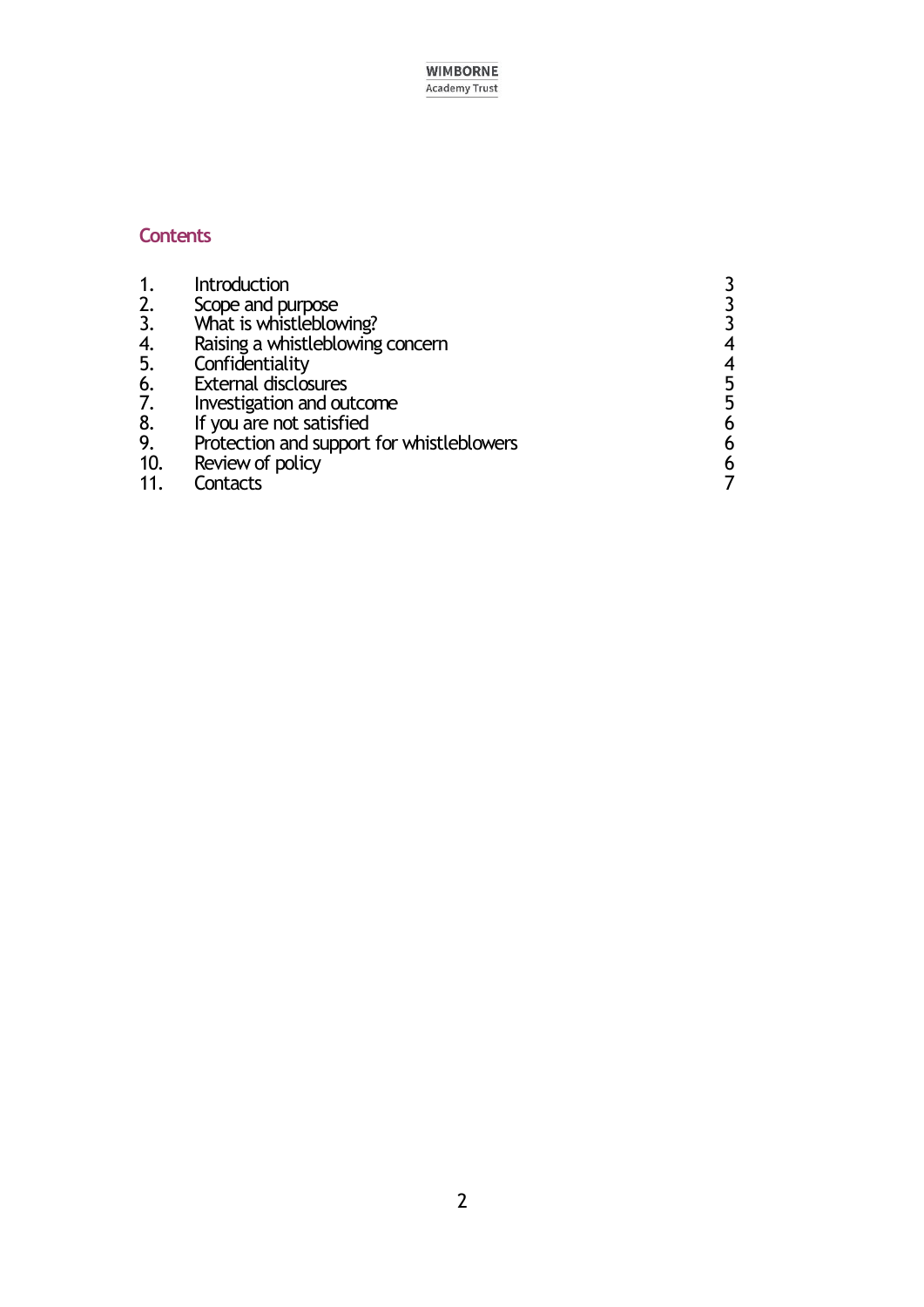## <span id="page-2-0"></span>**1. Introduction**

- 1.1 The Trust Board ("we", "us") is committed to the highest possible standards of honesty and integrity, and we expect all staff to maintain these standards in accordance with our Code of Conduct. However, all organisations face the risk of things going wrong from time to time, or of unknowingly harbouring illegal or unethical conduct. A culture of openness and accountability is essential in order to prevent such situations occurring or to address them when they do occur.
- 1.2 This policy has been implemented following consultation with staff and recognised trade unions.
- 1.3 This policy does not form part of any employee's contract of employment and it may be amended at any time.
- <span id="page-2-1"></span>**2. Scope and purpose**
- 2.1 The aims of this policy are:
	- (a) To encourage staff to report suspected wrongdoing wherever possible, in the knowledge that their concerns will be taken seriously and investigated as appropriate, and that their confidentiality will be respected.
	- (b) To provide staff with guidance on how to raise concerns.
	- (c) To reassure staff that they should be able to raise genuine concerns in good faith without fear of reprisals, even if they turn out to be mistaken.
- 2.2 This policy applies to all employees of the Trust, trustees, academy committee members, consultants, contractors, casual and agency staff and volunteers (collectively referred to as staff in this policy).

#### <span id="page-2-2"></span>**3. What is whistleblowing?**

- 3.1 Whistleblowing is the disclosure of information which relates to suspected wrongdoing or dangers at work. The law provides protection for workers who raise legitimate concerns about specified matters or "qualifying disclosures". A qualifying disclosure is one made in the public interest by a worker who has a reasonable belief that there are wrongdoing or dangers at work. This may include:
	- (a) criminal activity;
	- (b) miscarriages of justice;
	- (c) danger to health and safety;
	- (d) damage to the environment;
	- (e) failure to comply with any legal or professional obligation or regulatory requirements;
	- (f) bribery;
	- (g) financial fraud or mismanagement;
	- (h) negligence;
	- (i) breach of our internal policies and procedures including our Code of Conduct;
	- (j) conduct likely to damage our reputation;
	- (k) unauthorised disclosure of confidential information;
	- (l) unethical behaviour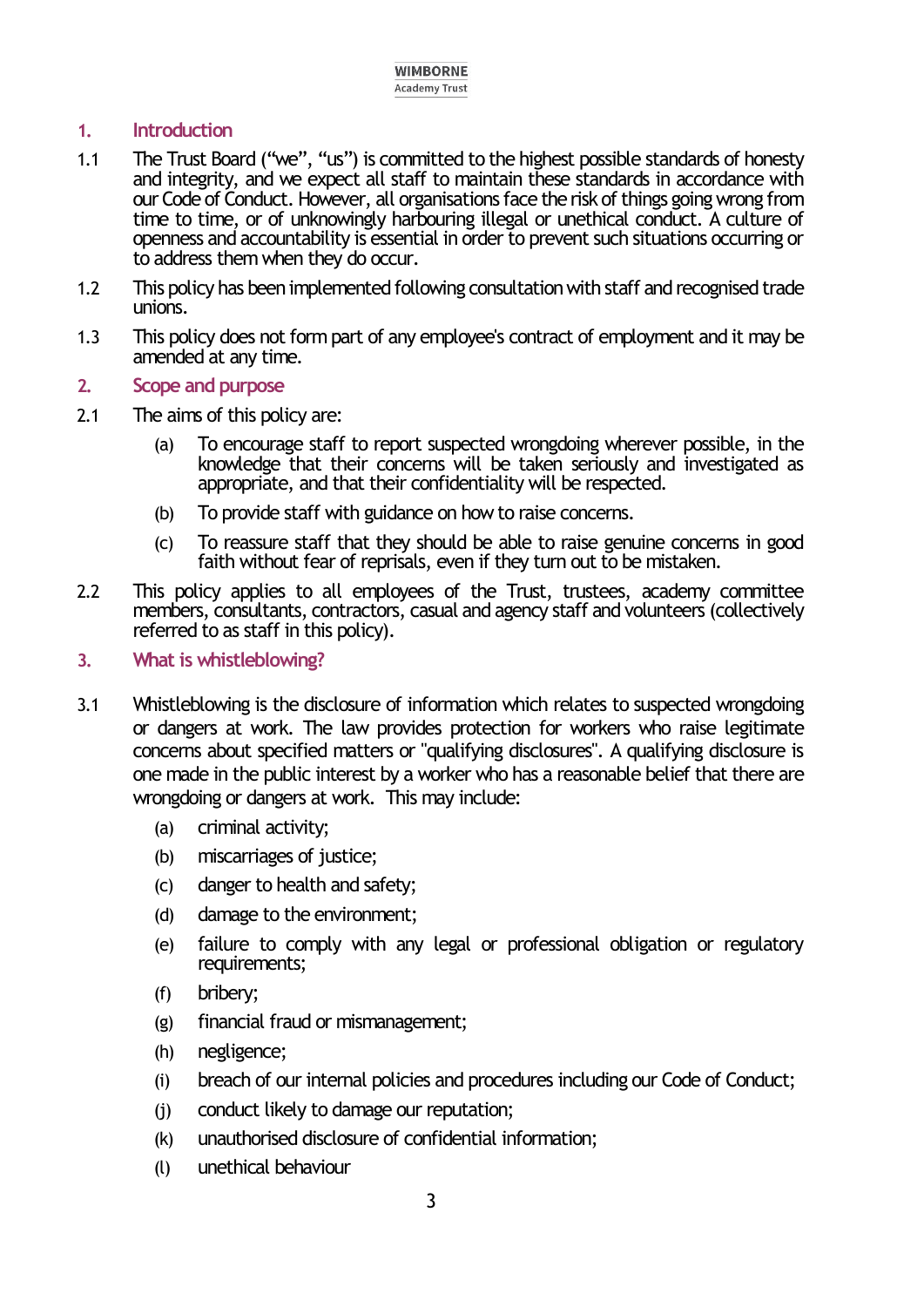- (m) the deliberate concealment of any of the above matters.
- 3.2 A whistleblower is a person who raises a genuine concern relating to any of the above. If you have any genuine concerns related to suspected wrongdoing or danger affecting any of our activities (a whistleblowing concern) you should report it under this policy.
- 3.3 This policy should not be used for complaints relating to your own personal circumstances, such as the way you have been treated at work. In those cases you should use the Grievance Procedure or Anti-harassment and Bullying Policy as appropriate.
- 3.4 If you are uncertain whether something is within the scope of this policy you should seek advice from your Headteacher or another of member of the Trust's senior leadership team.
- 3.5 If your concern is in relation to safeguarding and the welfare of pupils at the school, you should consider whether the matter is better raised under the child protection policy and in accordance with the arrangements for reporting such concerns, i.e. via the designated safeguarding lead, although the principles set out in this policy may still apply.

#### <span id="page-3-0"></span>**4. Raising a whistleblowing concern**

- 4.1 We hope that you will be able to raise any concerns with your line manager. You may tell them in person or put the matter in writing if you prefer. They may be able to agree a way of resolving your concern quickly and effectively.
- 4.2 However, where the matter is more serious, or you feel that your line manager has not addressed your concern, or you prefer not to raise it with them for any reason, or they are the subject of the complaint, then you can raise the matter with:
	- (a) Your Headteacher
	- (b) The Chair of your school's Academy Committee
	- (c) The Trust's CEO
	- (d) The Chair of the Trust's Performance, Standards and Staffing Committee
	- (e) The Chair of the Trust Board
	- (f) A Union Representative
- 4.3 We will arrange a meeting with you as soon as possible to discuss your concern. You may bring a colleague or union representative to any meetings under this policy. Your companion must respect the confidentiality of your disclosure and any subsequent investigation.
- 4.4 We will take down a written summary of your concern and provide you with a copy after the meeting. We will also aim to give you an indication of how we propose to deal with the matter.

#### <span id="page-3-1"></span>**5. Confidentiality and data protection**

- 5.1 We hope that staff will feel able to voice whistleblowing concerns openly under this policy. However, if you want to raise your concern confidentially, we will make every effort to keep your identity secret. If it is necessary for anyone investigating your concern to know your identity, we will discuss this with you.
- 5.2 We do not encourage staff to make disclosures anonymously. Proper investigation may be more difficult or impossible if we cannot obtain further information from you. It is also more difficult to establish whether any allegations are credible. Whistleblowers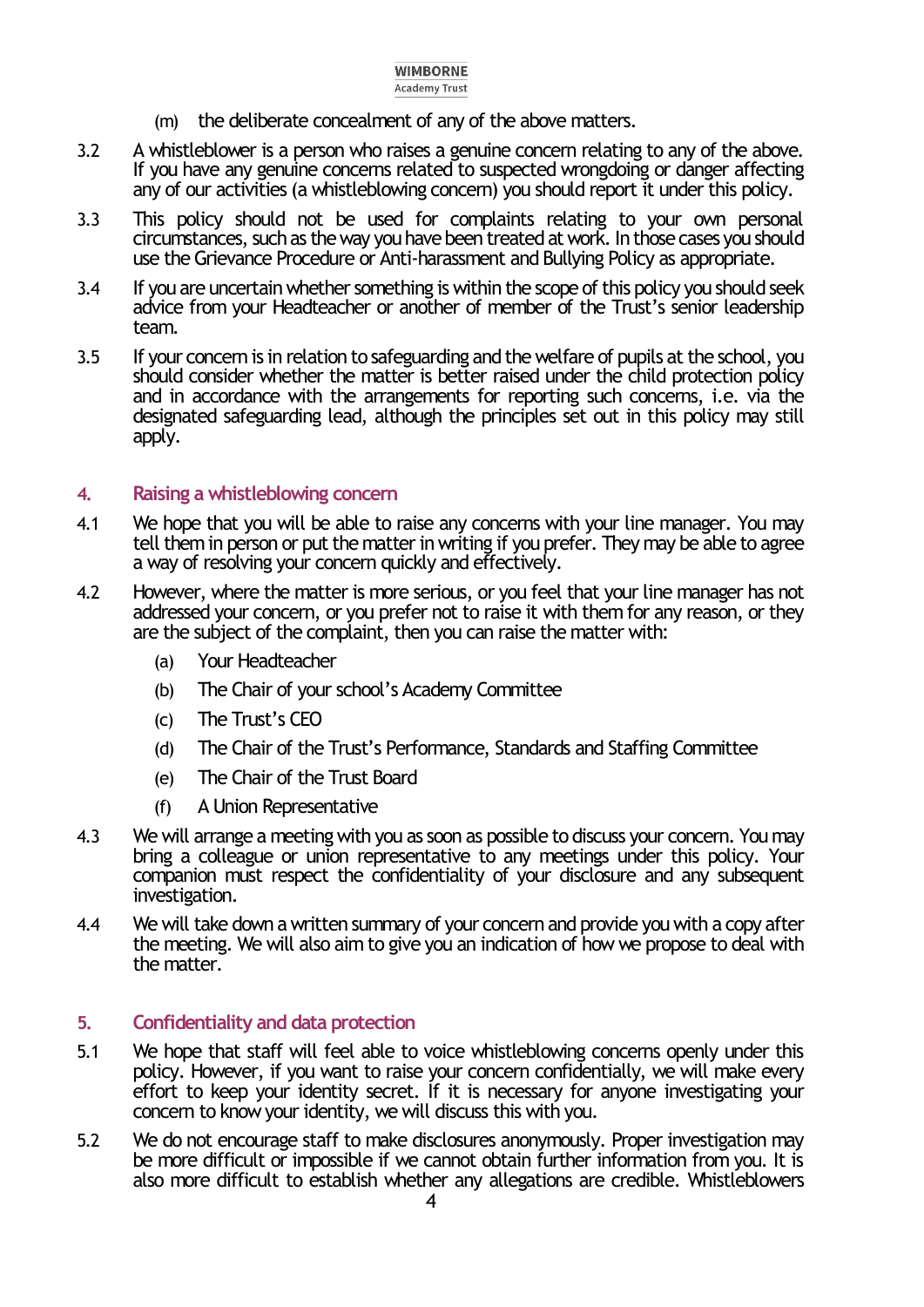who are concerned about possible reprisals if their identity is revealed should come forward to one of the other contact points listed in paragraph 4.2 and appropriate measures can then be taken to preserve confidentiality. If you are in any doubt you can seek advice from Public Concern at Work, the independent whistleblowing charity, who offers a confidential helpline. Their contact details are given at the end of this policy.

- 5.3 Where we receive anonymous complaints we will make a determination about whether to investigate based on:
	- (a) the seriousness of the issue raised
	- (b) the credibility of the concern; and
	- (c) the likelihood of confirming the allegation from other sources
- 5.4 As part of the application of this policy, the Trust may collect, process and store personal data in accordance with our data protection policy. We will comply with the requirements of Data Protection Legislation (being (i) the General Data Protection Regulation ((EU) 2016/679) (unless and until the GDPR is no longer directly applicable in the UK) and any national implementing laws, regulations and secondary legislation, as amended or updated from time to time, in the UK and then (ii) any successor legislation to the GDPR or the Data Protection Act 2018, including the Data Protection Act 2018) in the collecting, holding and sharing of information in relation to our workforce. Records will be kept in accordance with our Staff Privacy Notice, Data Protection Policy and in line with the requirements of Data Protection Legislation.

#### <span id="page-4-0"></span>**6. External disclosures**

- 6.1 The aim of this policy is to provide an internal mechanism for reporting, investigating and remedying any wrongdoing in the workplace. In most cases you should not find it necessary to alert anyone externally.
- 6.2 The law recognises that in some circumstances it may be appropriate for you to report your concerns to an external body such as a regulator. It will very rarely if ever be appropriate to alert the media. We strongly encourage you to seek advice before reporting a concern to anyone external. Public Concern at Work holds a list of prescribed regulators for reporting certain types of concern. Their contact details are at the end of this policy. Alternatively the list is available from the Department for Business, Energy & Industrial Strategy<sup>1</sup>.
- 6.3 Whistleblowing concerns usually relate to the conduct of our staff, but they may sometimes relate to the actions of a third party, such as a contractor, supplier or service provider. The law allows you to raise a concern with a third party, where you reasonably believe it relates mainly to their actions or something that is legally their responsibility. However, we encourage you to report such concerns internally first. You should contact your line manager or one of the other individuals set out in paragraph 4.2 for guidance.

## <span id="page-4-1"></span>**7. Investigation and outcome**

7.1 Once you have raised a concern, we will carry out an initial assessment to determine the scope of any investigation. We will inform you of the outcome of our assessment. You may be required to attend additional meetings in order to provide further information.

 $\overline{a}$ <sup>1</sup> https://www.gov.uk/government/publications/blowing-the-whistle-list-of-prescribed-people-and-bodies--2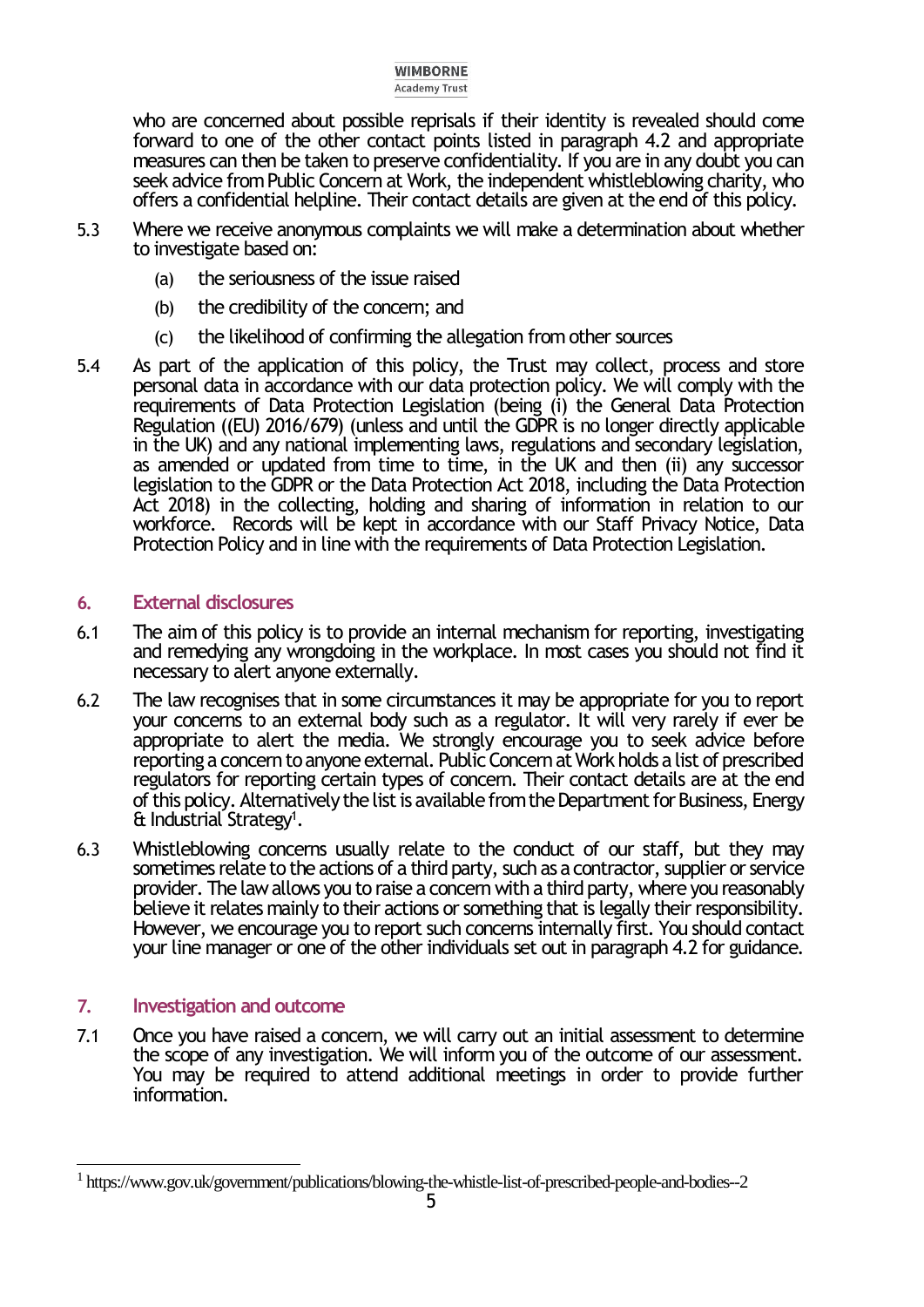- 7.2 In some cases we may appoint an investigator or team of investigators including staff with relevant experience of investigations or specialist knowledge of the subject matter. The investigator(s) will collate findings on the matter and may make recommendations for change to enable us to minimise the risk of future wrongdoing. These will be reviewed by us and, where appropriate, actions will be delegated to the Trust CEO for implementation.
- 7.3 We will aim to keep you informed of the progress of the investigation, its likely timescale and outcome. However, sometimes the need for confidentiality may prevent us giving you specific details of the investigation or any disciplinary action taken as a result. You should treat any information about the investigation as confidential.
- 7.4 If we conclude that a whistleblower has made false allegations maliciously, or with a view to personal gain, the whistleblower may be subject to disciplinary action.

#### <span id="page-5-0"></span>**8. If you are not satisfied**

- 8.1 While we cannot always guarantee the outcome you are seeking, we will try to deal with your concern fairly and in an appropriate way. By using this policy you can help us to achieve this.
- 8.2 In some circumstances you may feel it may be appropriate for you to make an external disclosure. You may wish to take advice from Public Concern at Work or another independent source of advice.

#### <span id="page-5-1"></span>**9. Protection and support for whistleblowers**

- 9.1 It is understandable that whistleblowers are sometimes worried about possible repercussions. We aim to encourage openness and will support staff who raise genuine concerns under this policy, even if they turn out to be mistaken.
- 9.2 Staff must not suffer any detrimental treatment as a result of raising a genuine concern. Detrimental treatment includes dismissal, disciplinary action, threats or other unfavourable treatment connected with raising a concern. If you believe that you have suffered any such treatment, you should raise it formally using our Grievance Procedure.
- 9.3 Staff must not threaten or retaliate against whistleblowers in any way. Anyone involved in such conduct may be subject to disciplinary action.

#### <span id="page-5-2"></span>**10. Review of policy**

<span id="page-5-3"></span>10.1 This policy is reviewed every 3 years. We will monitor the application and outcomes of this policy to ensure it is working effectively.